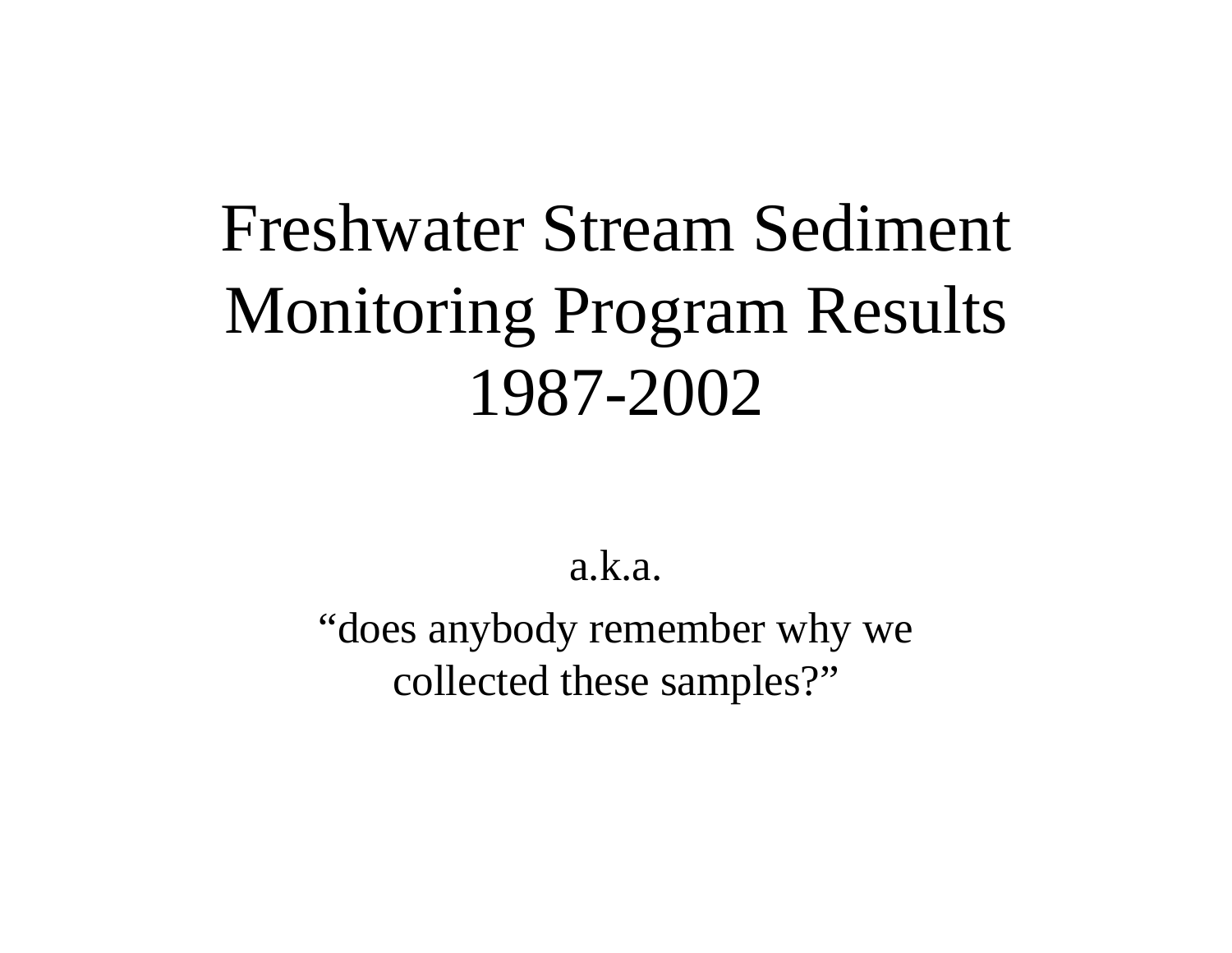#### Acknowledgements

#### **Presented by: Jon Shields**

(WLRD Risk Assessment Group)

with thanks to

**Deborah Lester, Dean Wilson, Tom Georgianna,**

#### **Kari Moshenberg, Jim Simmonds**

(WLRD Science & Data Mgmt / Risk Assessment)

and

**Jean Power, Colin Elliott & Katherine Bourbonais**

(KC Env'l Lab)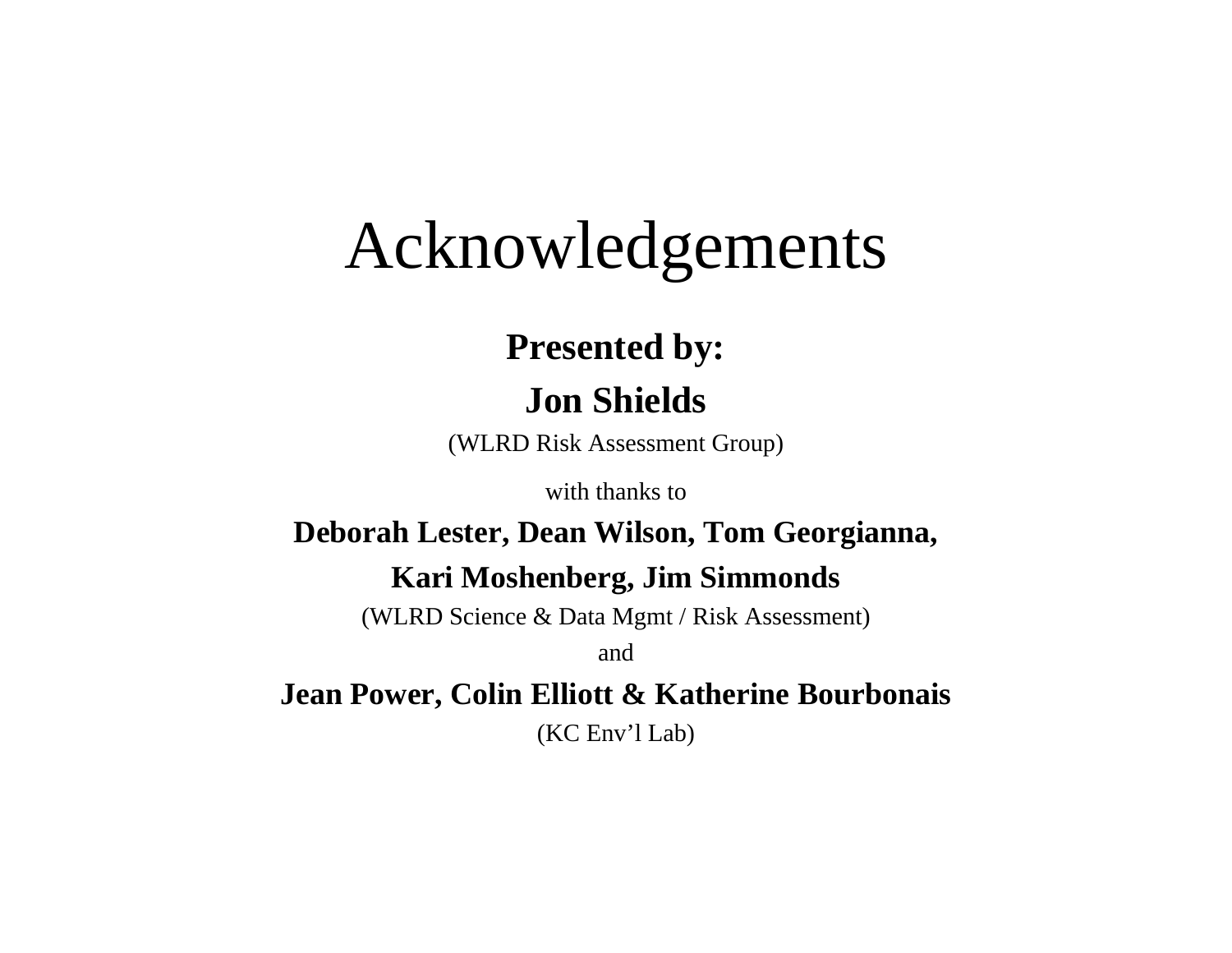# Outline of Presentation

- Problem statement
- Why monitor sediments?
- Available data
- Data analysis
- Results / major findings
- Future work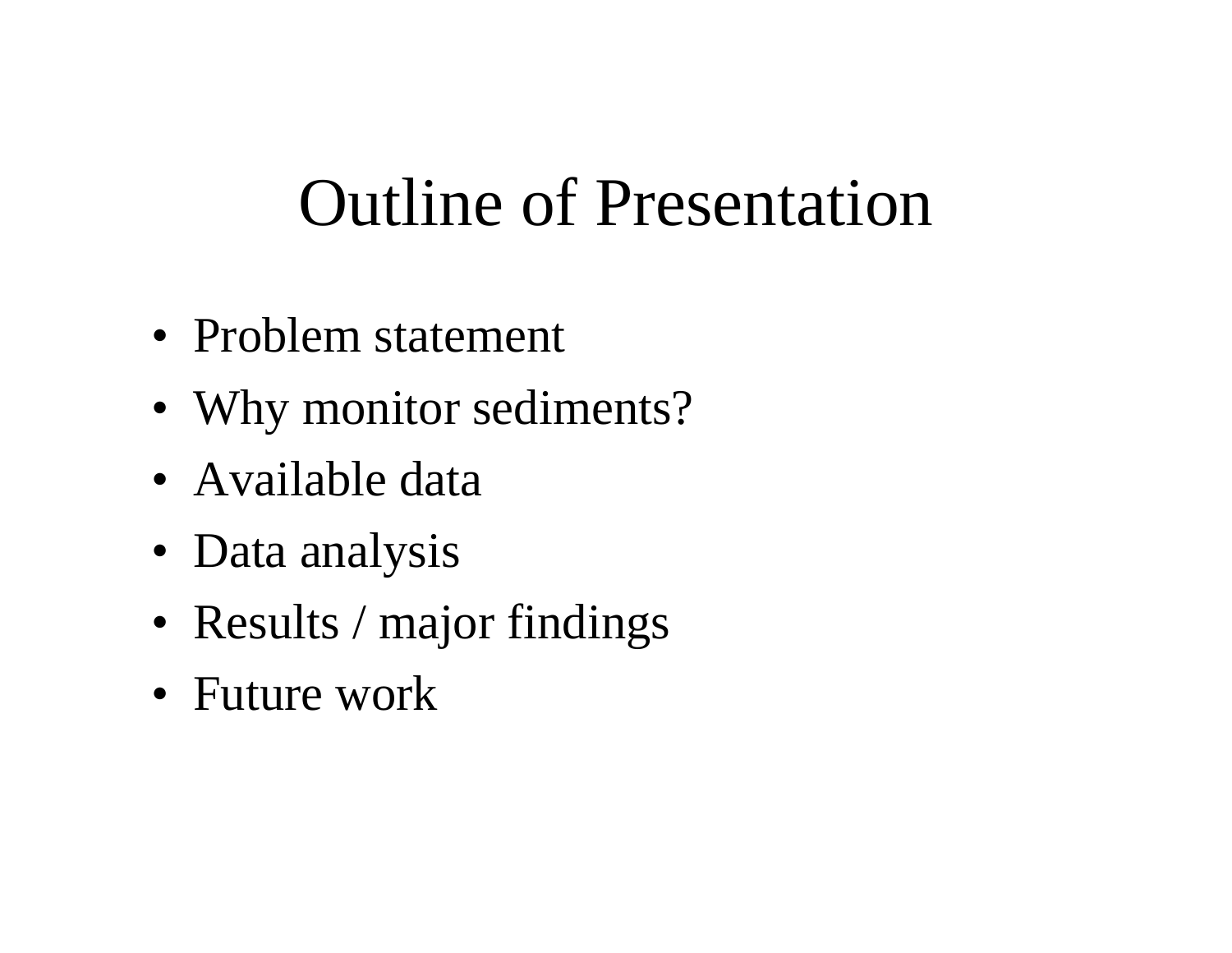#### Problem Statement

- Q1: Are some constituents "problematic?"
	- A: It would appear so ... (begs question re: "compared to what?")
- Q2: Are some stream sediment sampling sites substantially "different" from others?

A: It would appear so ... (more to come...)

• Q3: Does existing monitoring program provide appropriate/adequate info?

A: Some recognized data gaps to be filled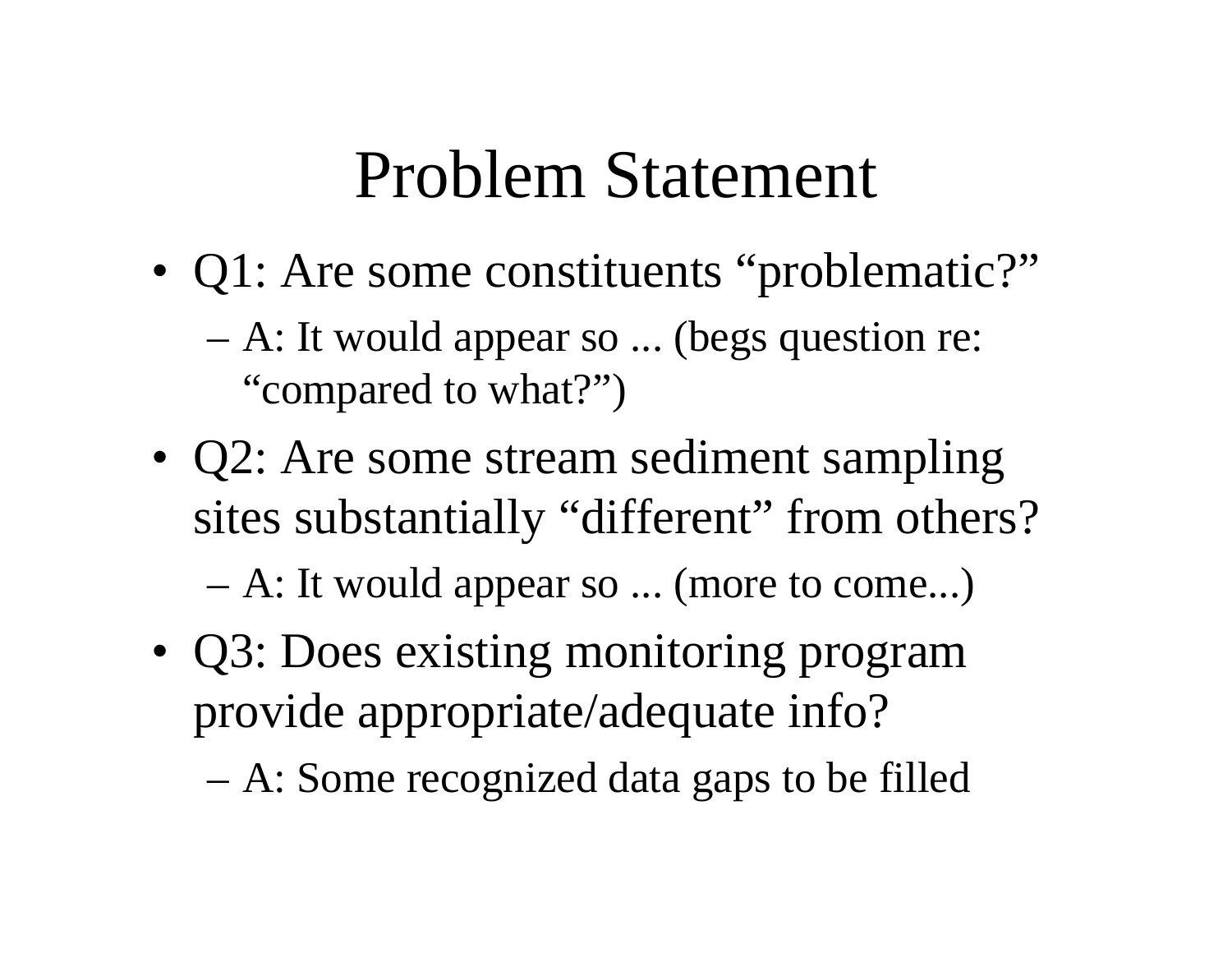# Why Monitor Sediments?

Sediment quality:

- Reflects water quality
- Changes slowly relative to water quality
- Affects aquatic life
- Varies over time and space
- Typically spatially heterogeneous

What can the dataset tell us about impacts, differences between sites, trends, etc.?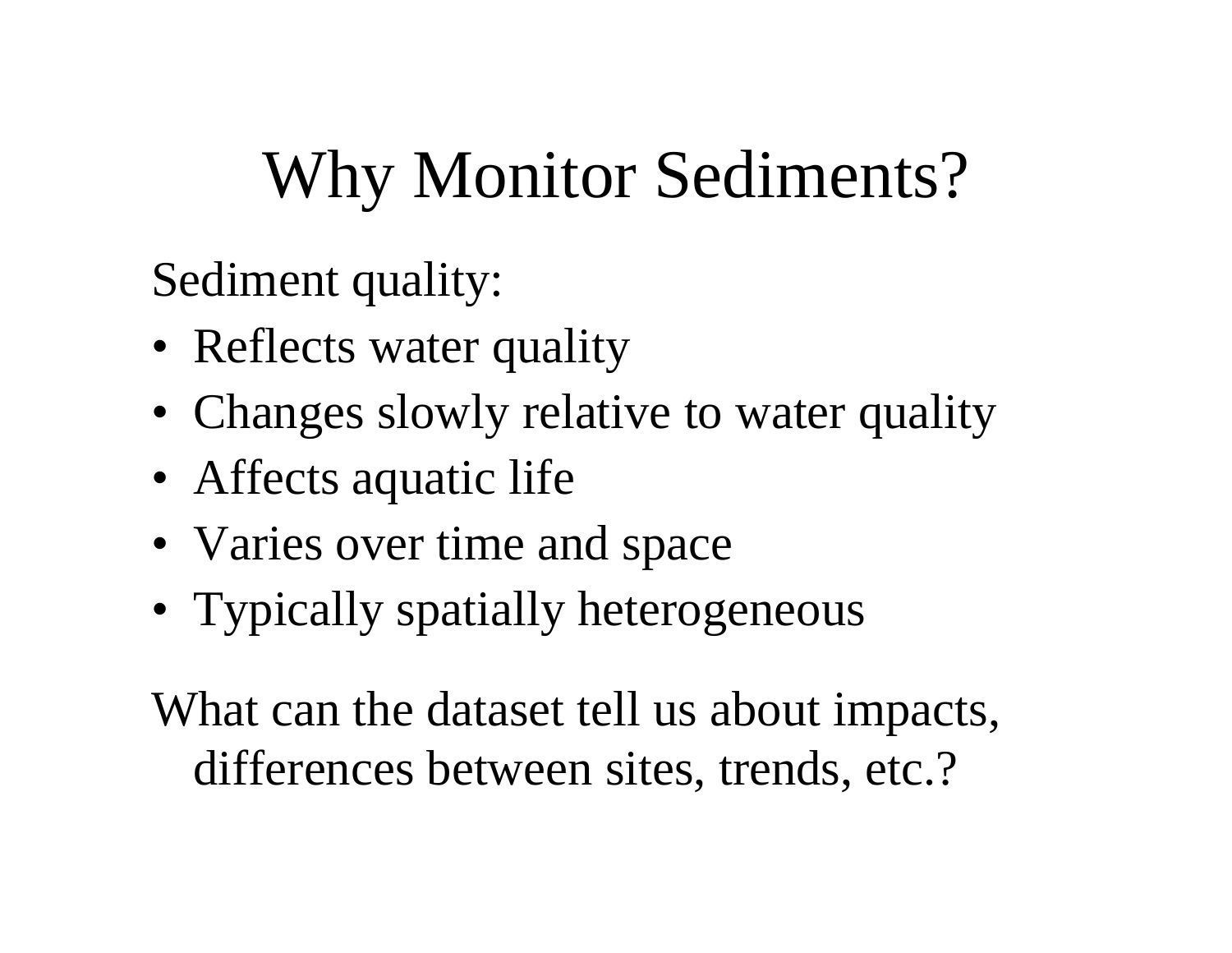#### Available Data

- Samples collected annually, 1987-2002
- 27 streams within WRIAs 8 and 9 *(map)*
- Mainly metals & grain size
- Limited organics (mostly petroleum HCs)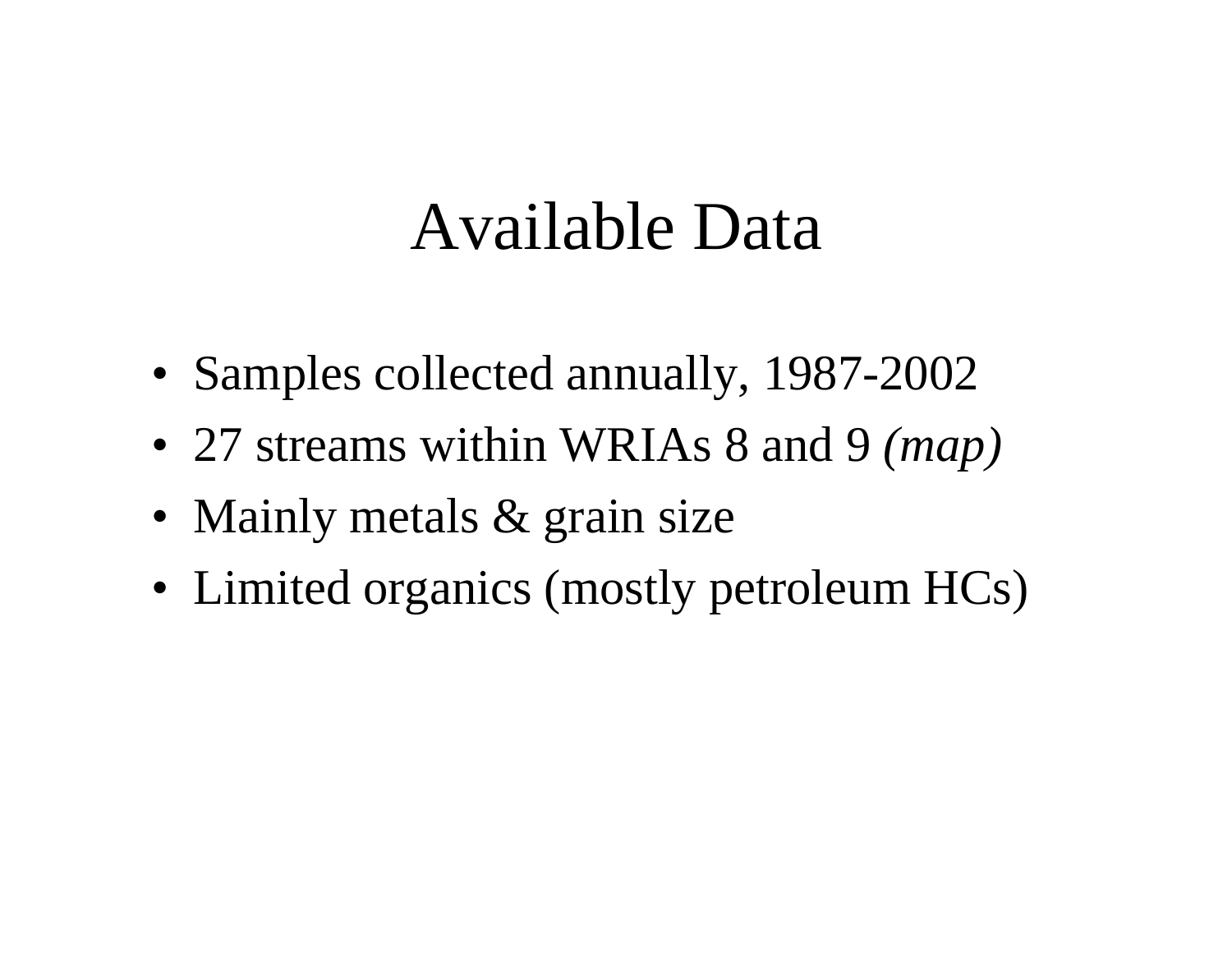# Study Area (WRIAs 8 & 9)

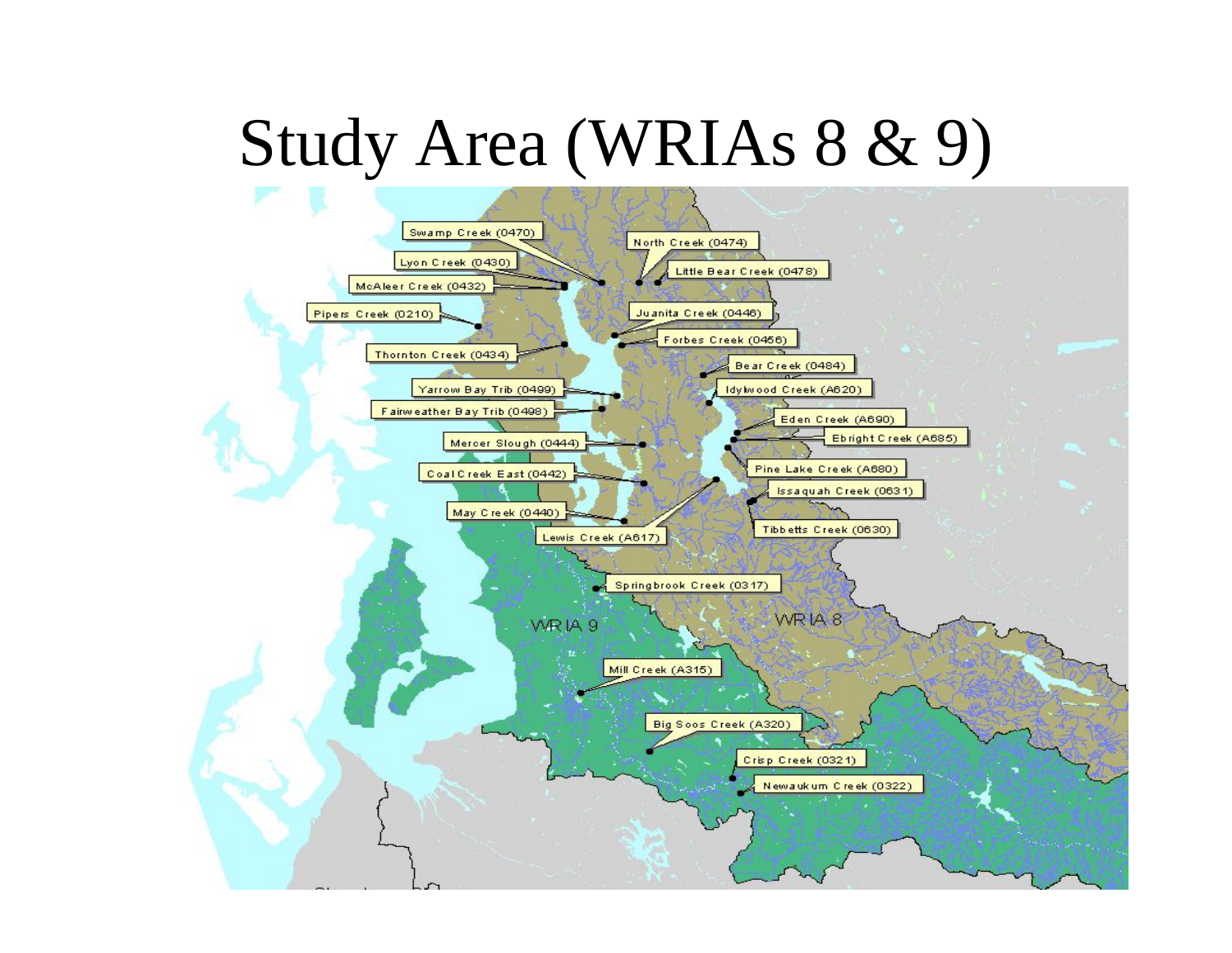## Data Analysis

- Graphs (e.g., conc.'s vs. time, by site)
- Summary statistics
- Detailed statistical analyses
- Compare results to FWSQGs, including:
	- Threshold Effects Level (TEL); <TEL=safe
	- Probable Effects Level (PEL); >PEL=concern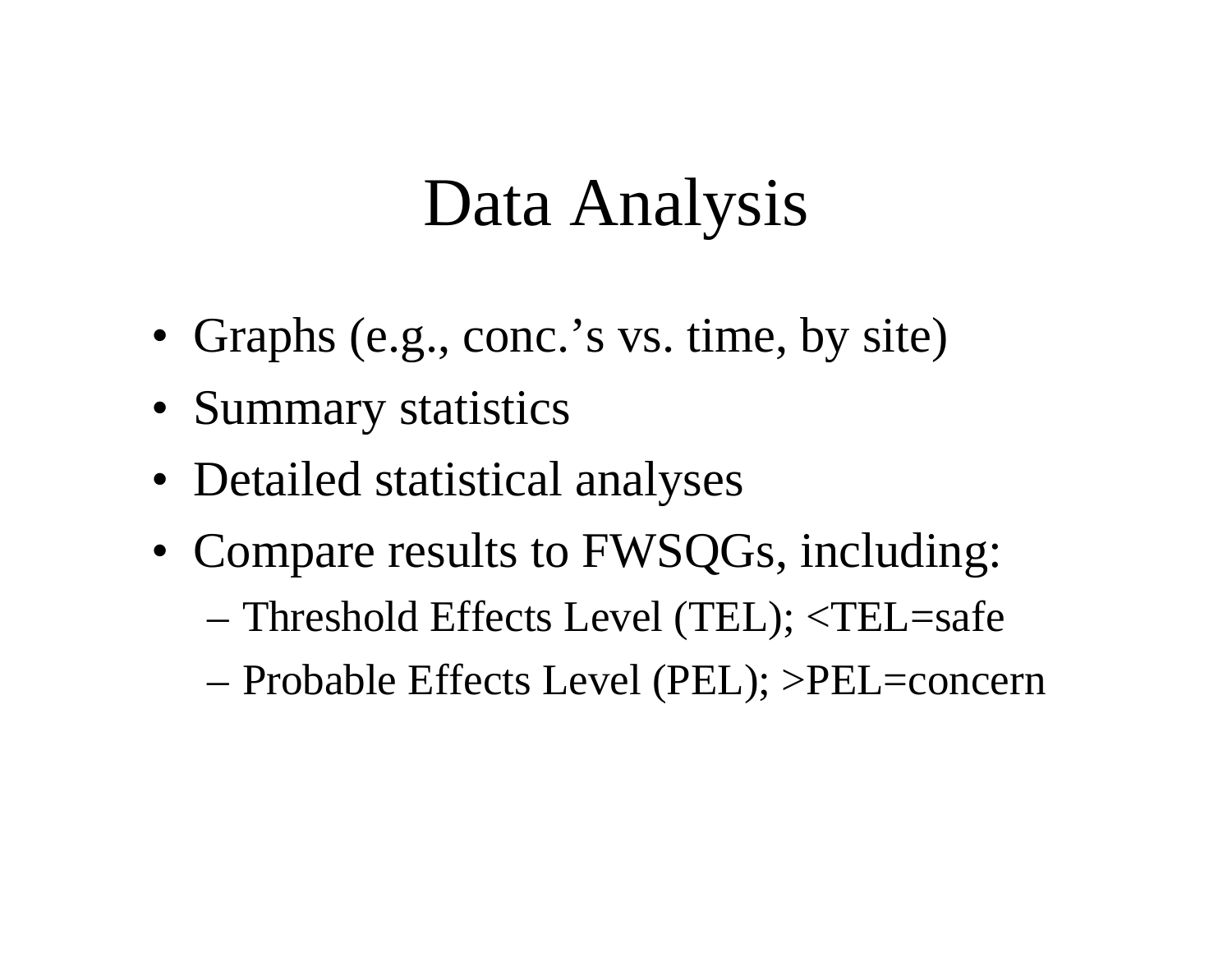#### Results -- Chemical

- Of 170 chemical parameters analyzed:
	- 36 detected at least once
	- 134 never detected
- Of the 36 detected parameters:
	- 17 metals
	- 4 petroleum hydrocarbons
	- 15 add'l organics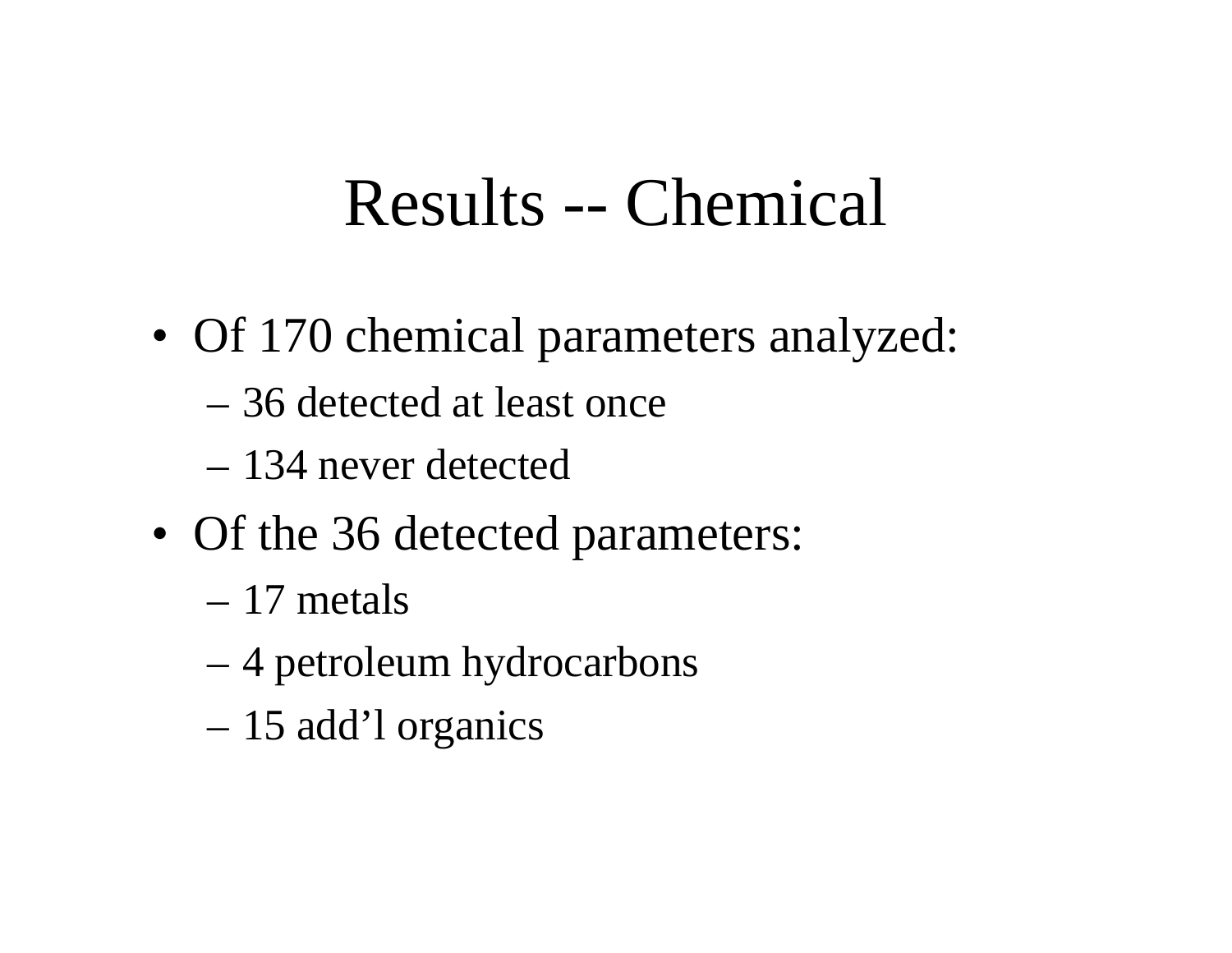## Results -- Chemical (cont'd)

- Max. conc.'s of 4 metals exceeded PELs, but Screening Ratios (i.e., [Conc.]/PEL) were low:
	- Arsenic (SR=2.35)
	- Lead (SR=2.13)
	- Nickel (SR=1.78)
	- Zinc (SR=1.04)
- All 8 metals having TELs exceeded them (As, Cd, Cr, Cu, Pb, Hg, Ni, Zn)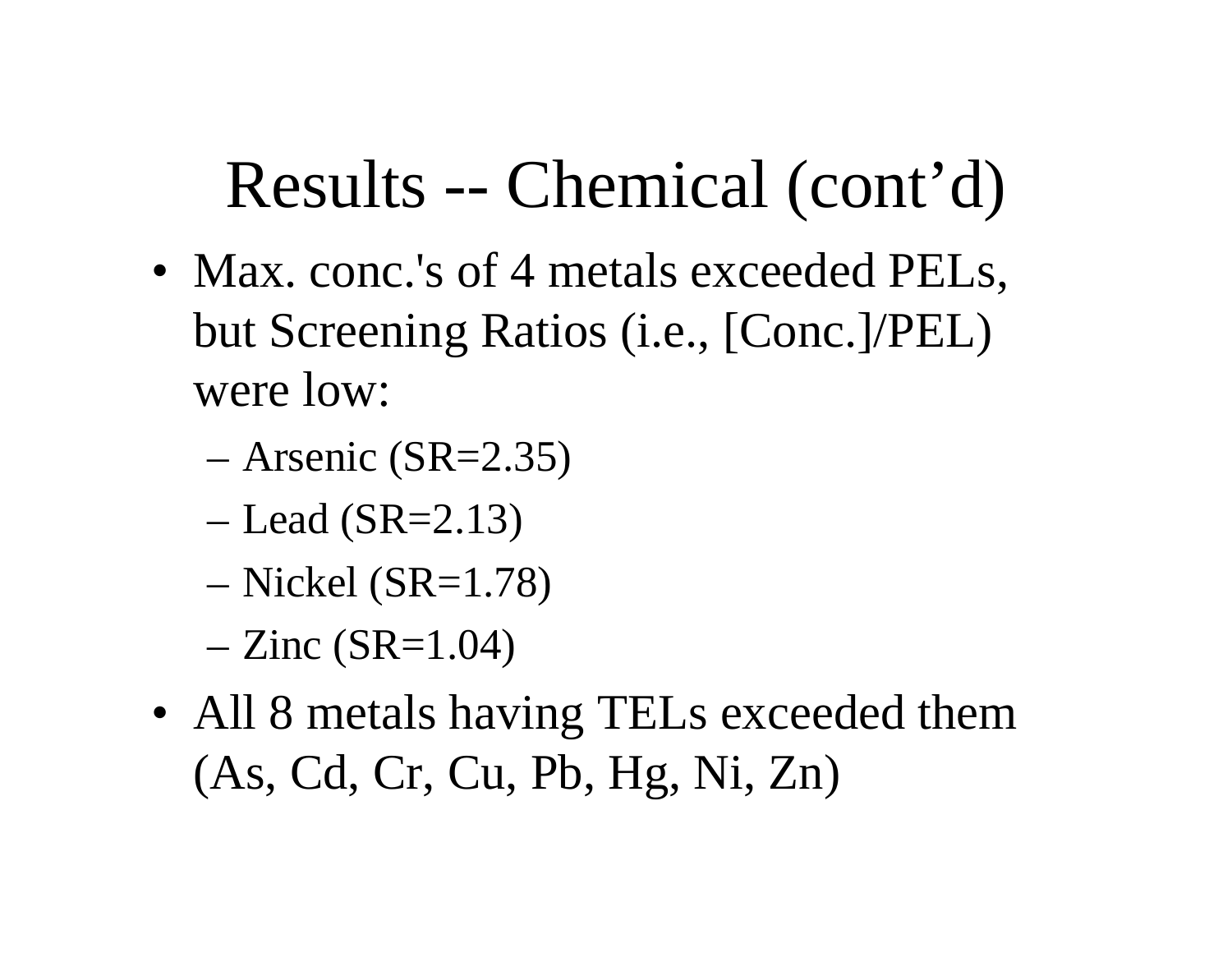

#### **EXAMPLE:**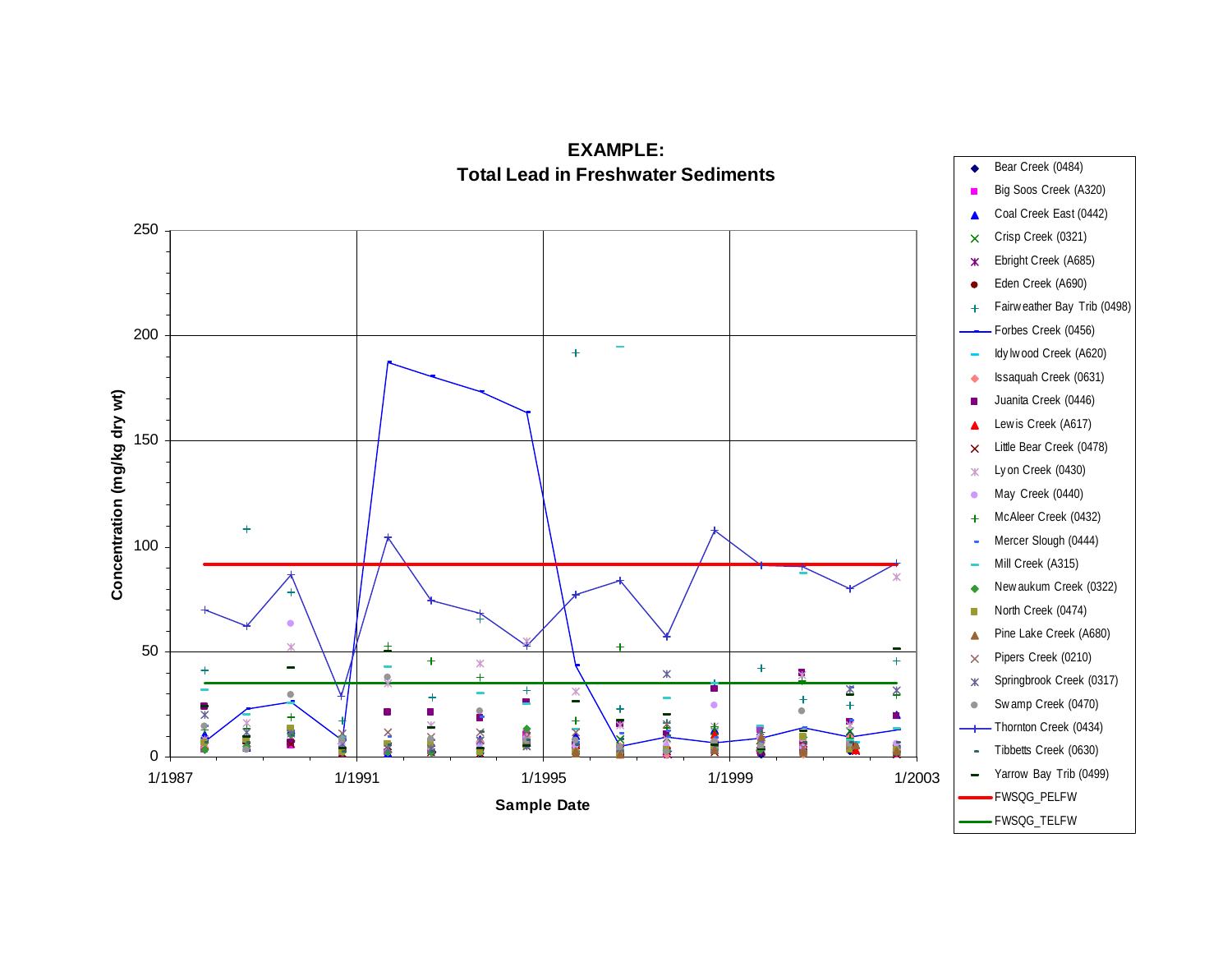

#### **EXAMPLE:**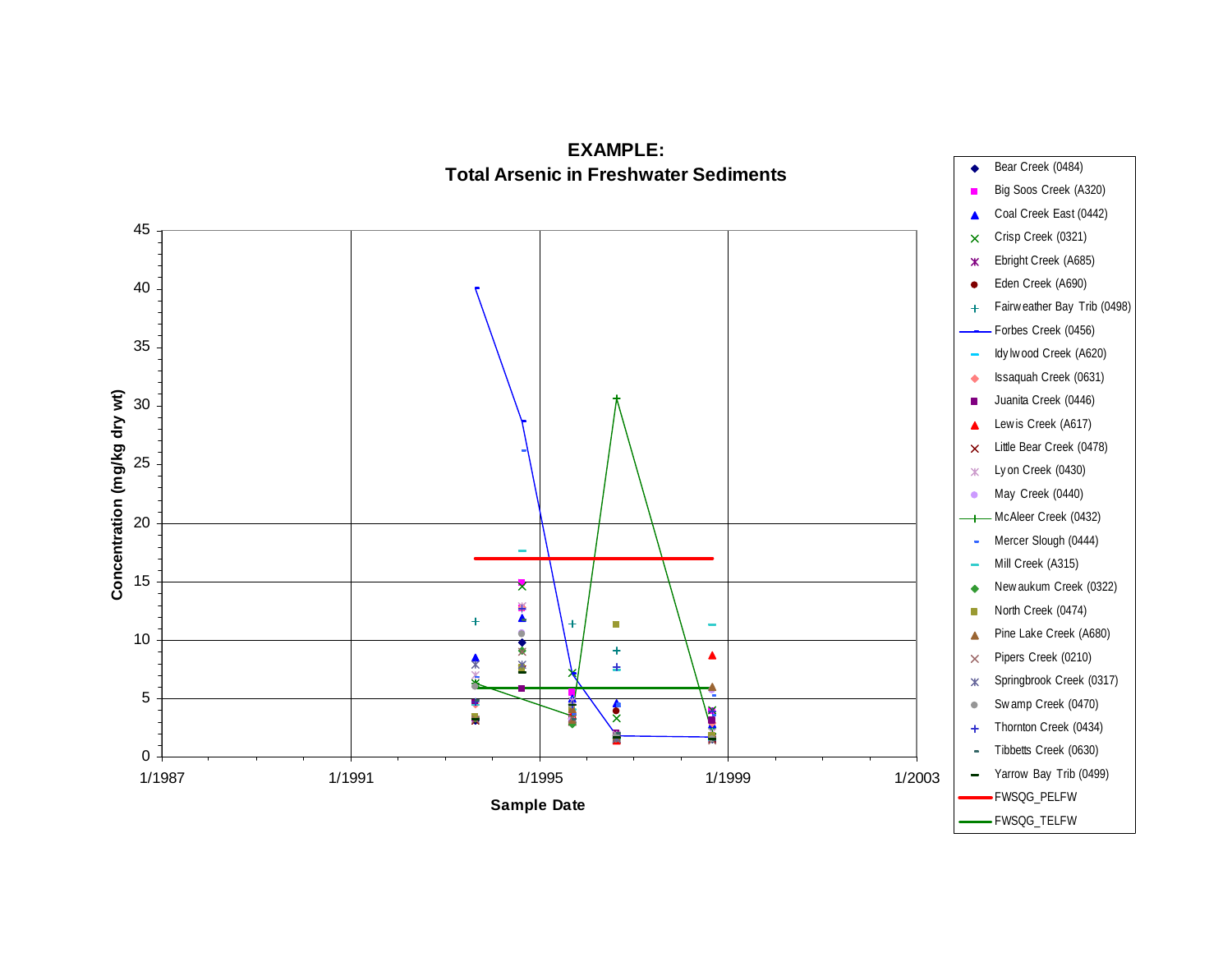#### Results -- Chemical (cont'd)

- Differences by site: e.g., count # of times in "top 3" highest conc.'s, by chemical:
	- Forbes Creek (14 times)
	- Fairweather Bay Trib, McAleer Creek (8 times)
	- Thornton Creek (7 times)
	- Mill Creek (5 times)
	- Mercer Slough, Springbrook Creek (4 times)
- More detailed statistical tests pending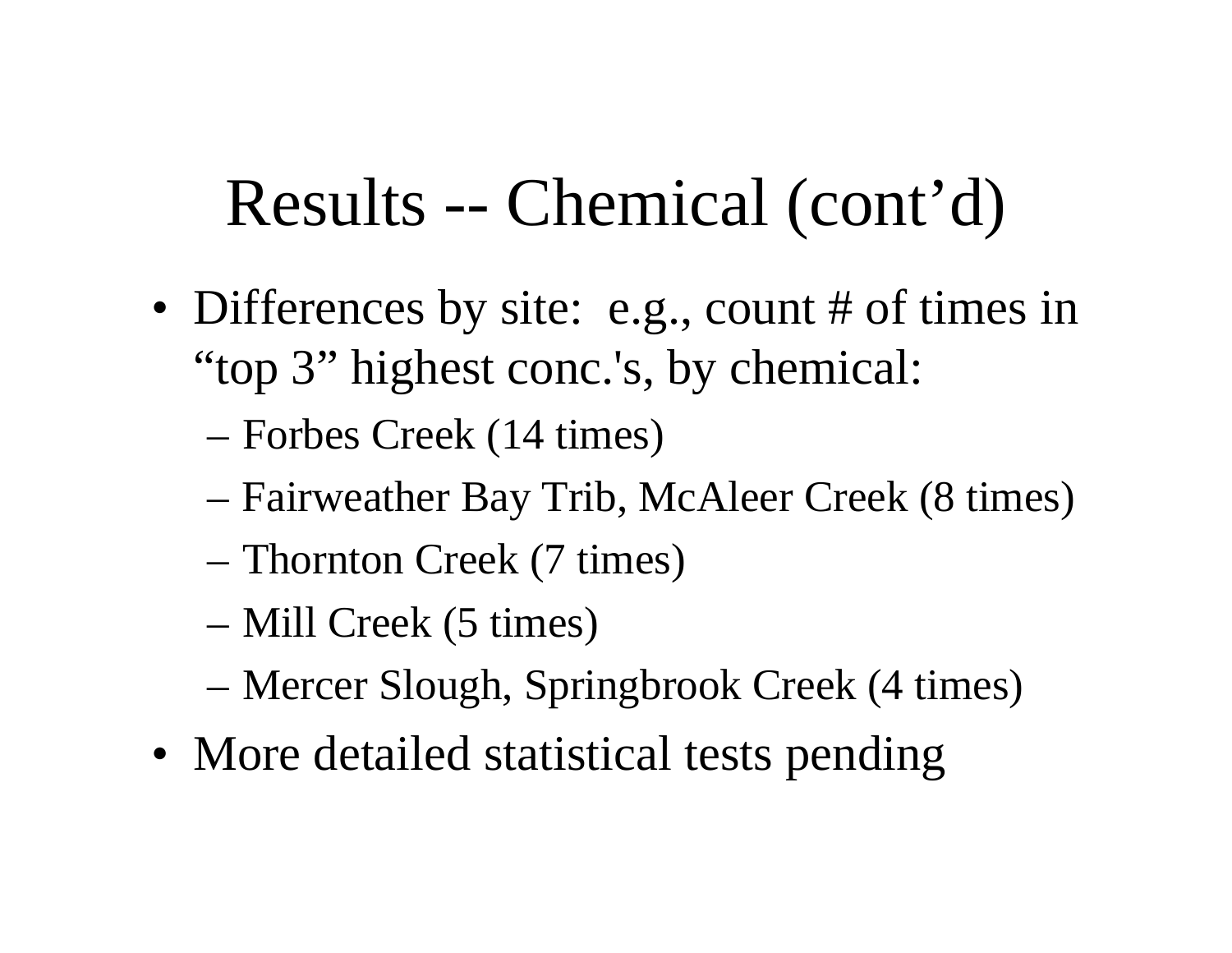#### Results -- Chemical (cont'd)

- Work in Progress -- compare freshwater stream sediment data with:
	- Additional types of sediment quality guidelines (e.g., floating percentiles)
	- Lake sediment quality data
	- Puget Sound upland soils data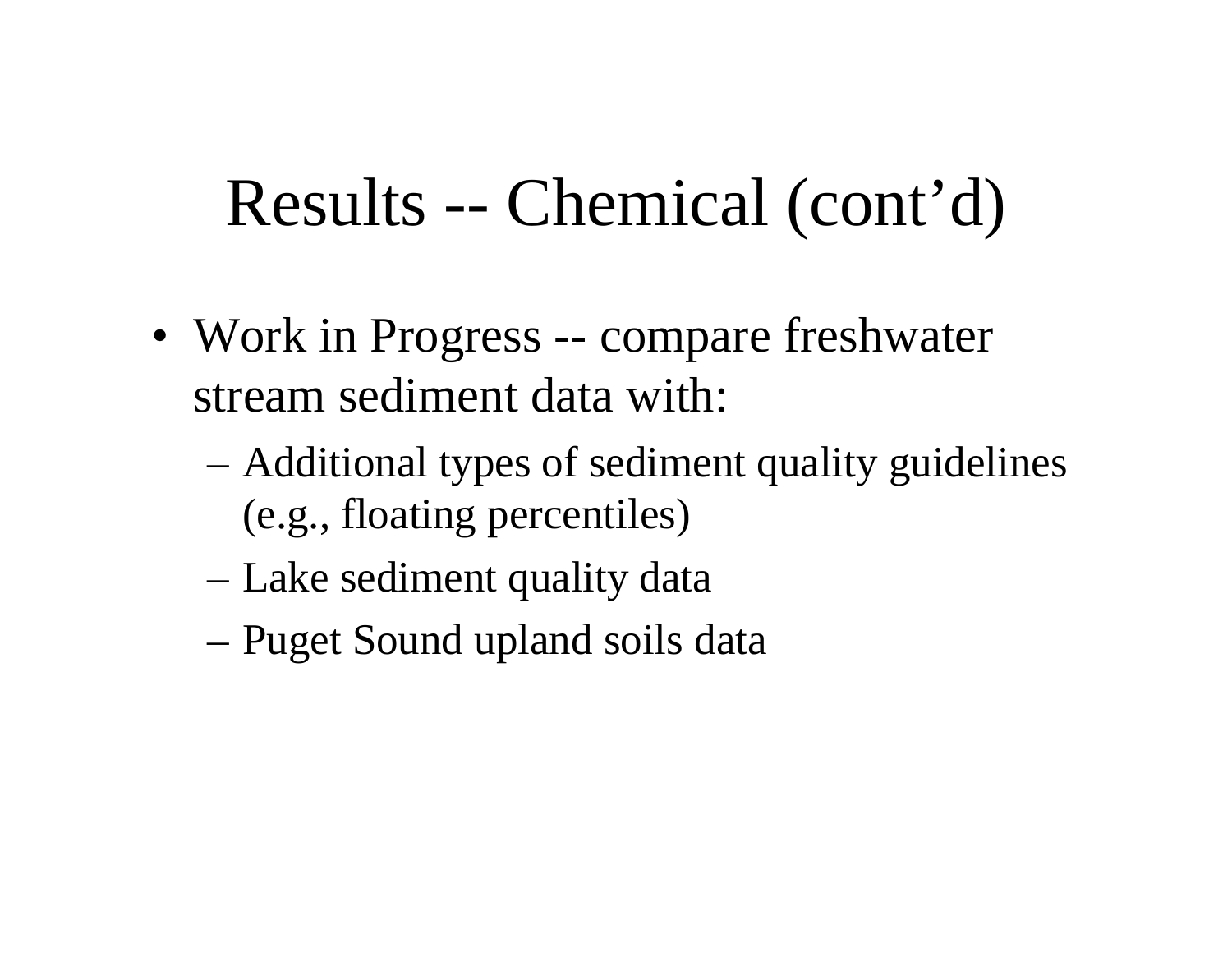#### Results -- Grain Size

- Sites dominated by coarse (gravel + sand)
- Major differences in fines (silt + clay)
- Importance of fines:
	- Expect correlations with certain chemicals (pending detailed statistical analyses...)
	- Aquatic life habitat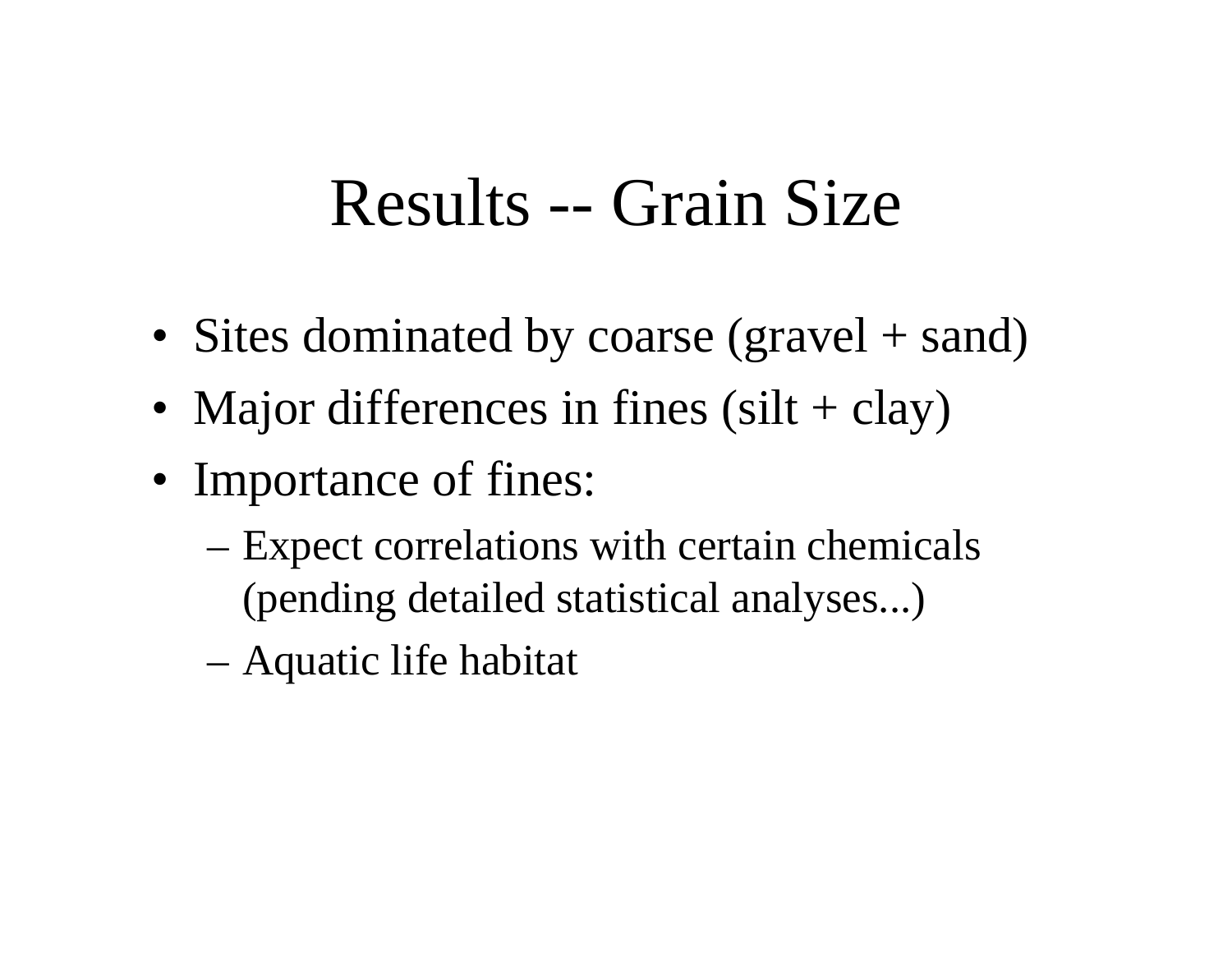#### **Average Percent Fines by Site**

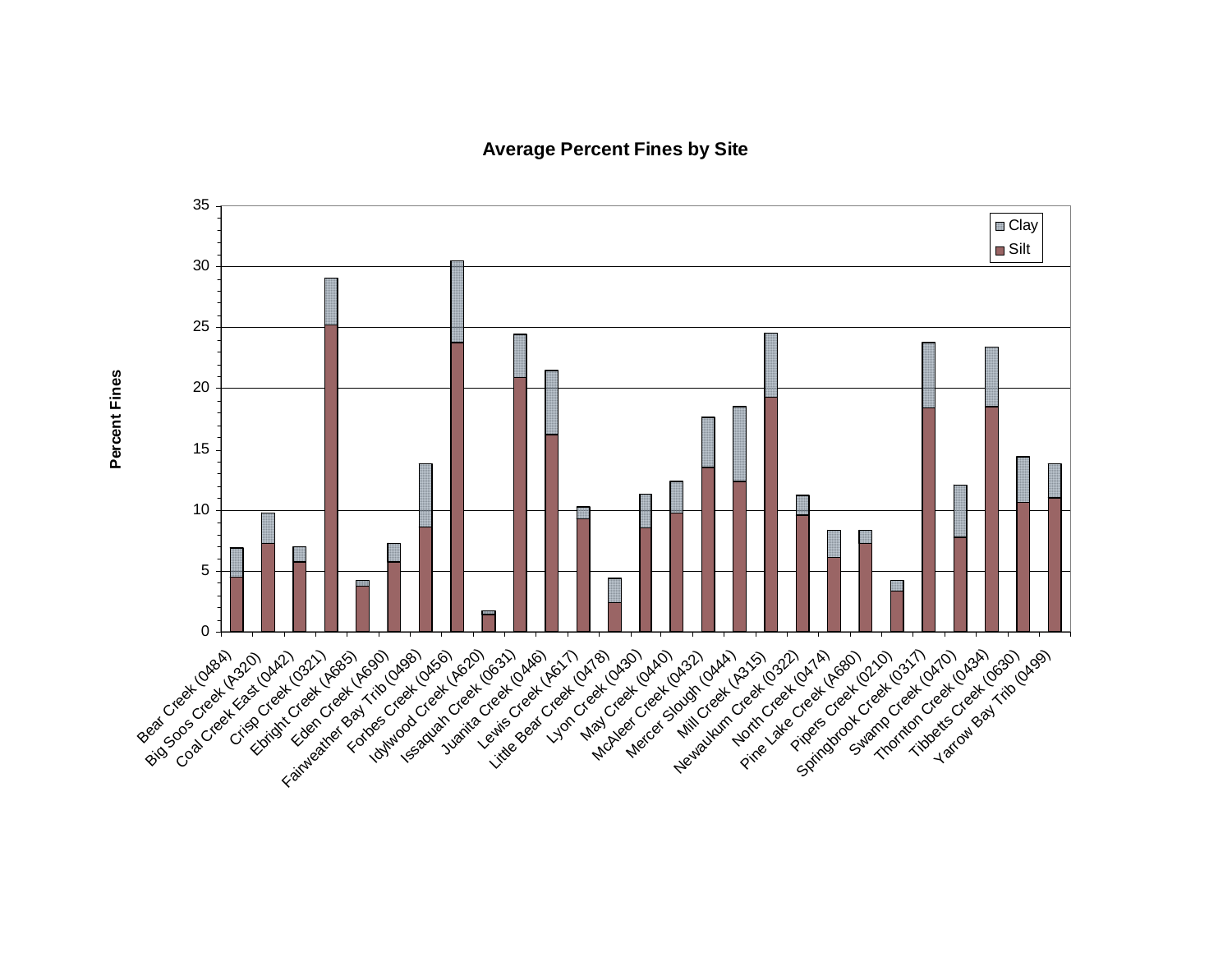## **SUMMARY**

- Some chemicals (e.g., As, Pb, Ni, Zn) appear more likely problematic than others
- Some <u>sites</u> appear to have higher conc.'s than others (pending statistical analyses...)
- Can observe some trends over time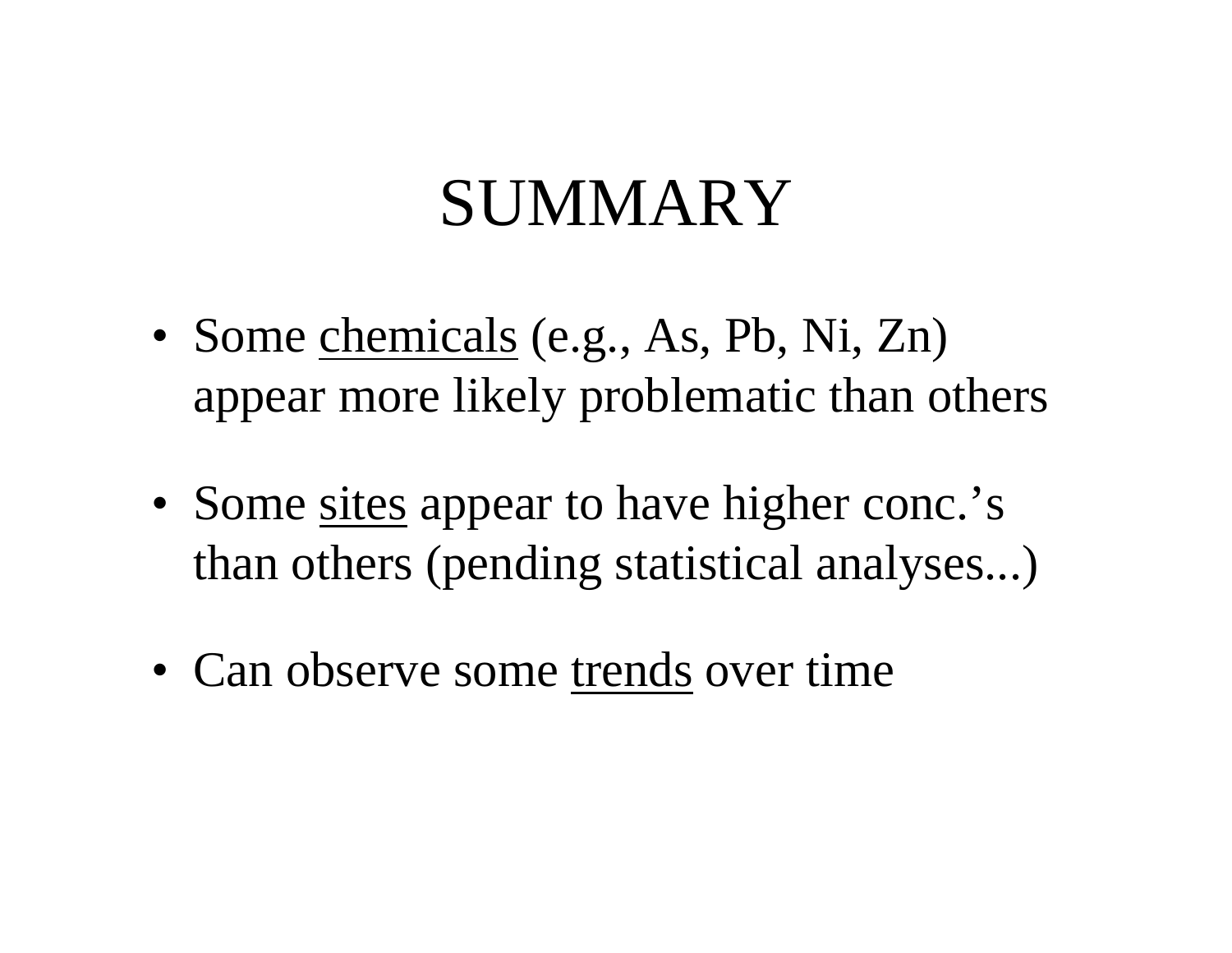#### Future Work

- Additional statistical analyses (correlations, differences between sites, "trends")
- Will likely continue program, with revisions re: analytes, methods, sampling schedule
- Fill data gaps (e.g., inconsistent analyte list, add useful info such as SEM/AVS, TOC)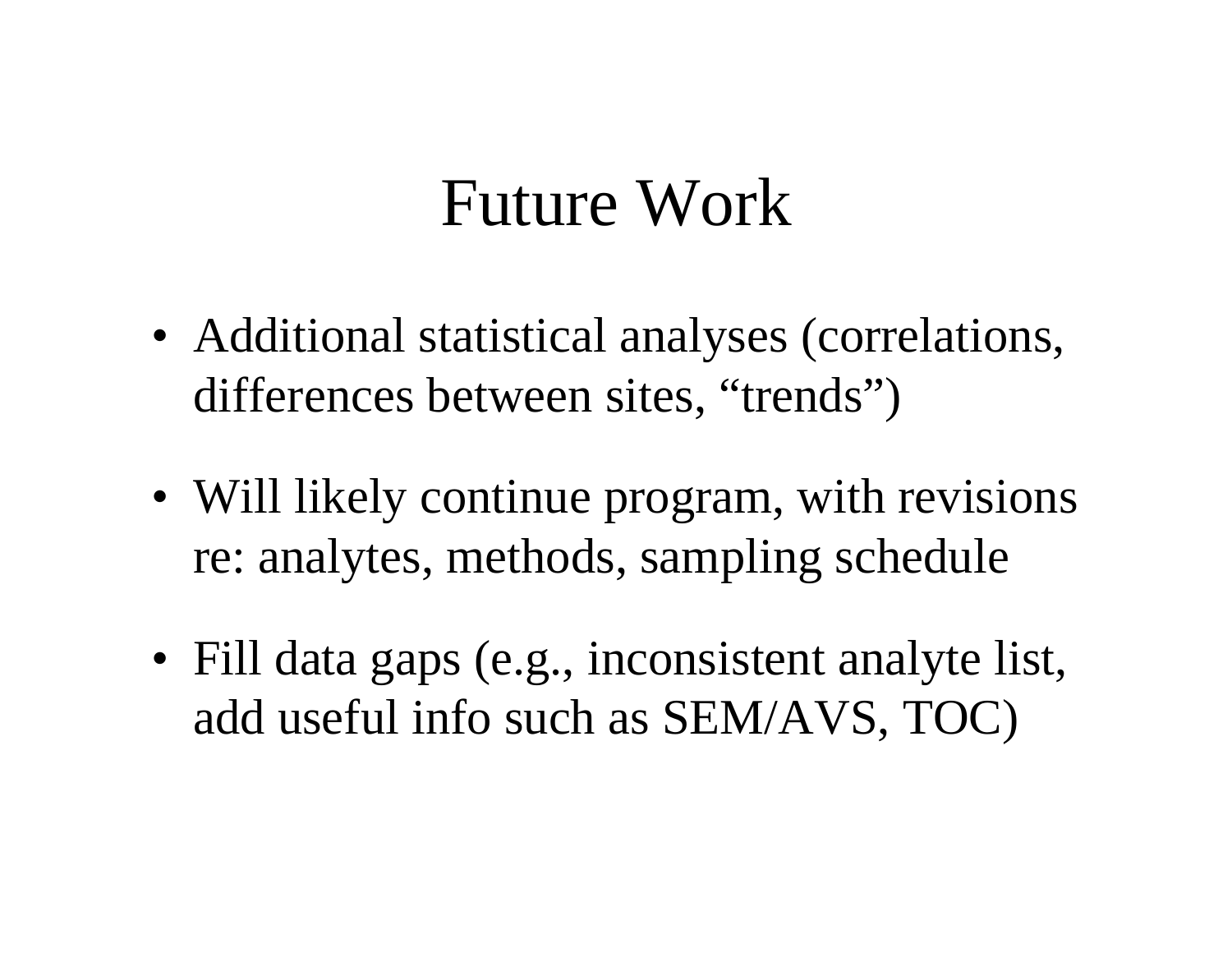### Related Work

- Compare to new FWSQGs from Ecology
- Lake sediment quality monitoring
- Freshwater streams WQ monitoring
- Benthic macroinvertebrate surveys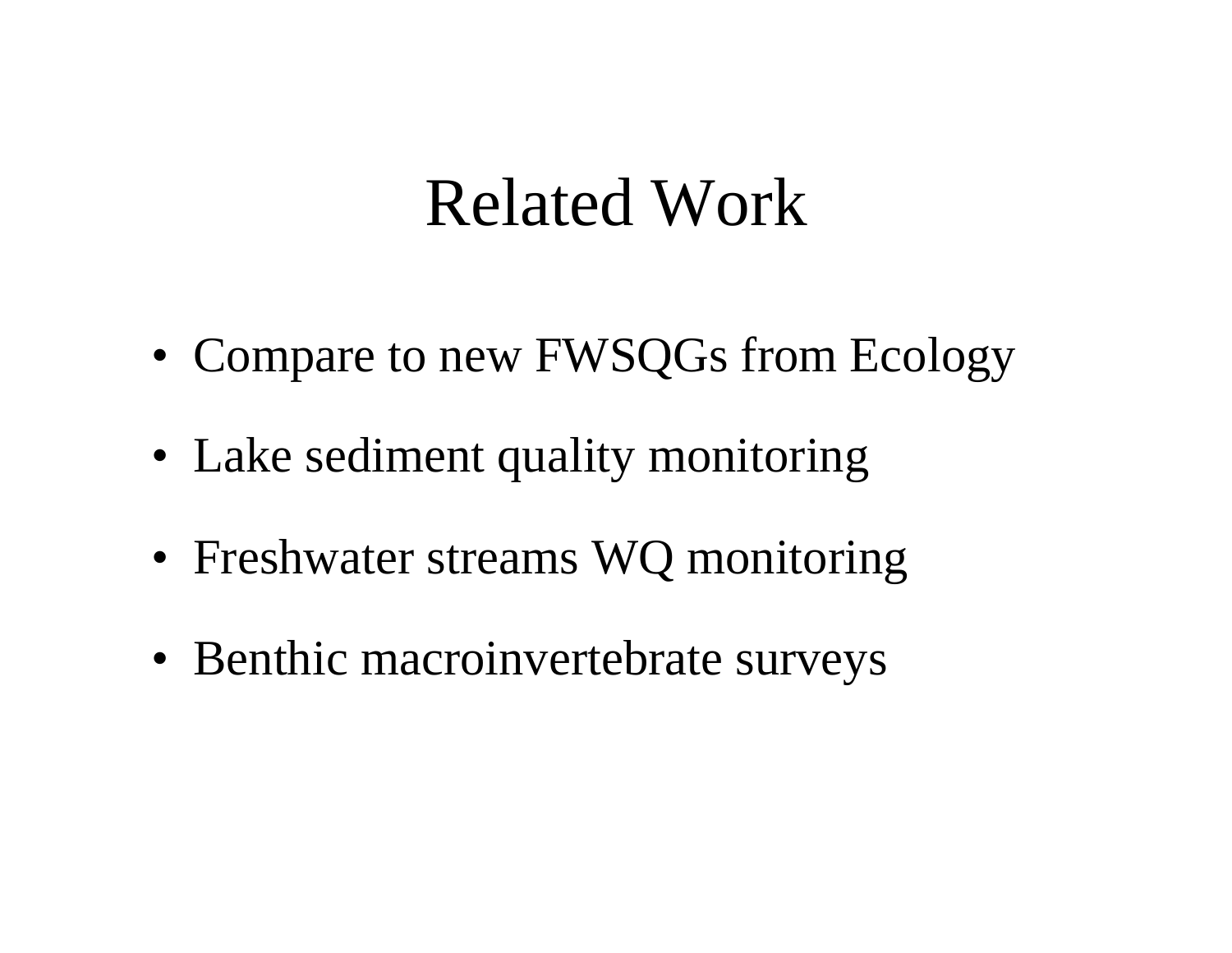# STILL HAVEN'T HAD ENOUGH ???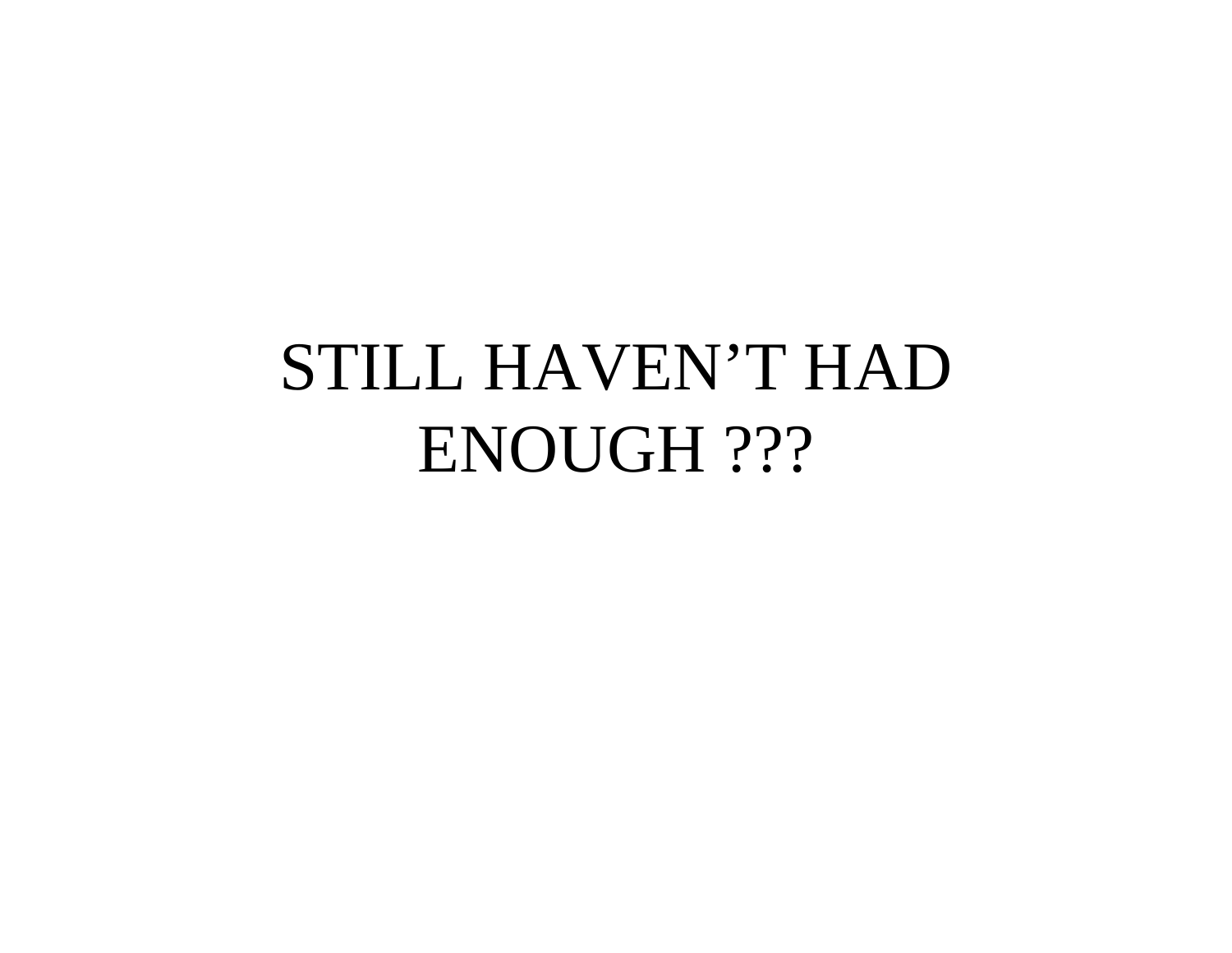#### Detailed Statistics

- Correlations between parameters (e.g., between Metal A and Metal B; between Metal C and % Fines)
- Differences between sites (e.g., "for Chemical X, Site Y has significantly higher conc.'s than 23 of the 26 remaining sites")
- "Trend" analysis; different slopes vs. time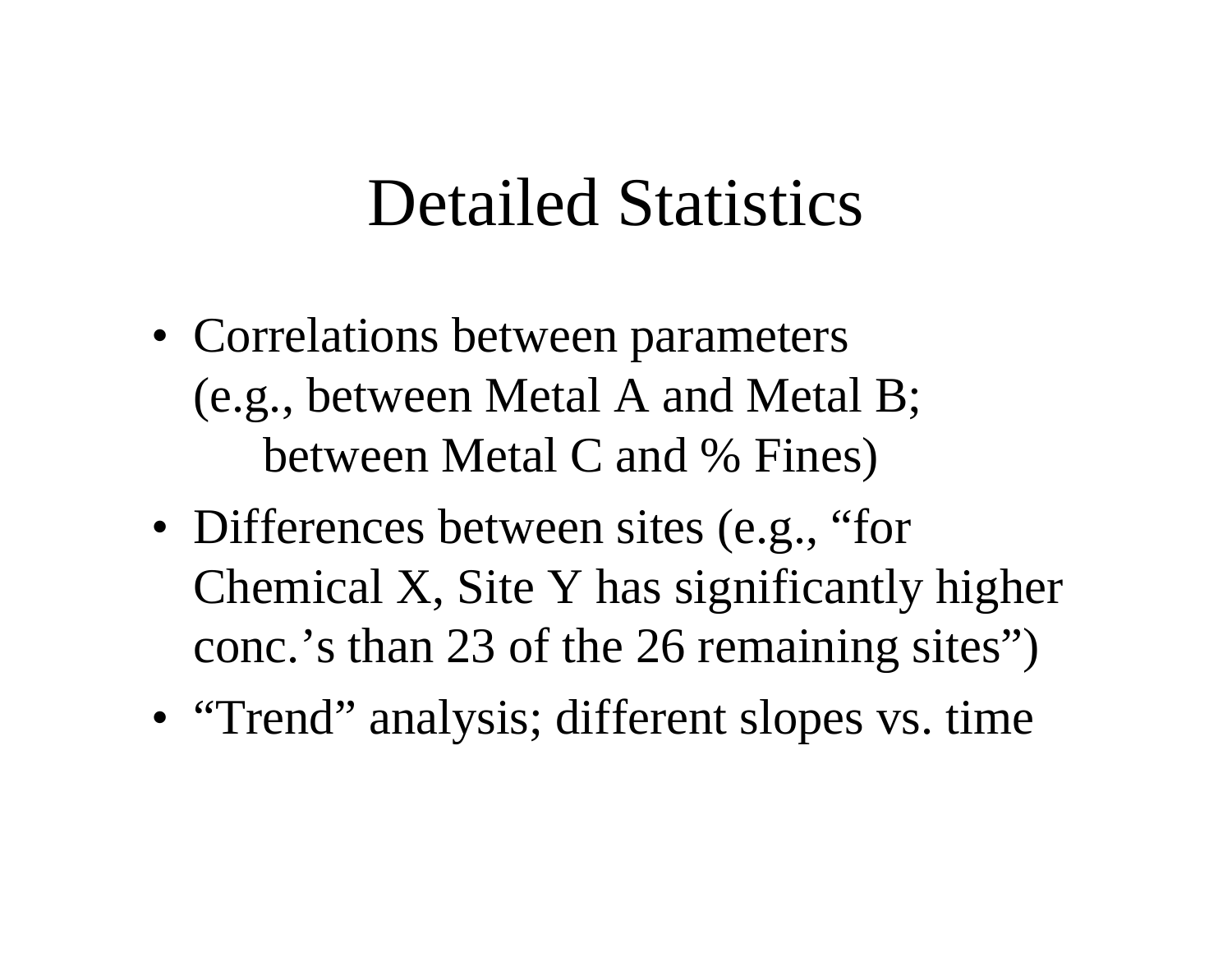## Data Gaps -- Study Design Issues

- Not all sites sampled consistently for all parameters studied (limits trend analysis)
- Limited sampling of organic chemicals
- Acid Volatile Sulfides not sampled (limits interpretation of metals bioavailability)
- Total Organic Carbon not sampled (limits interpretation of bioavailability)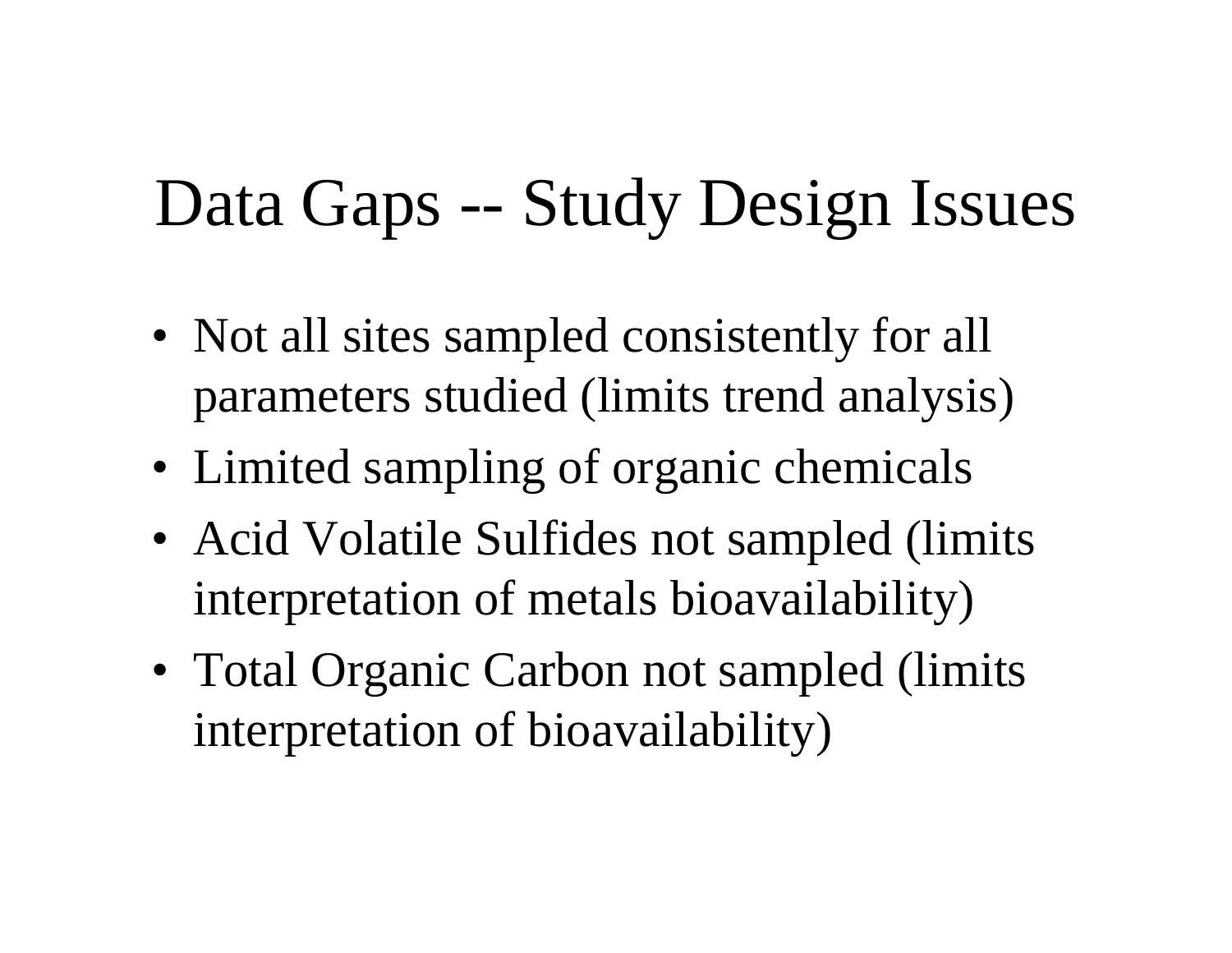### Data Gaps -- Missing Info

- Lack of FWSQGs for most chemicals
- Issues re: selection of appropriate sediment "background"/reference values
- MDLs issues (adequacy, changes over time)
- Statistical issues (e.g., potential for spurious correlations, can't do "true" trend analysis)